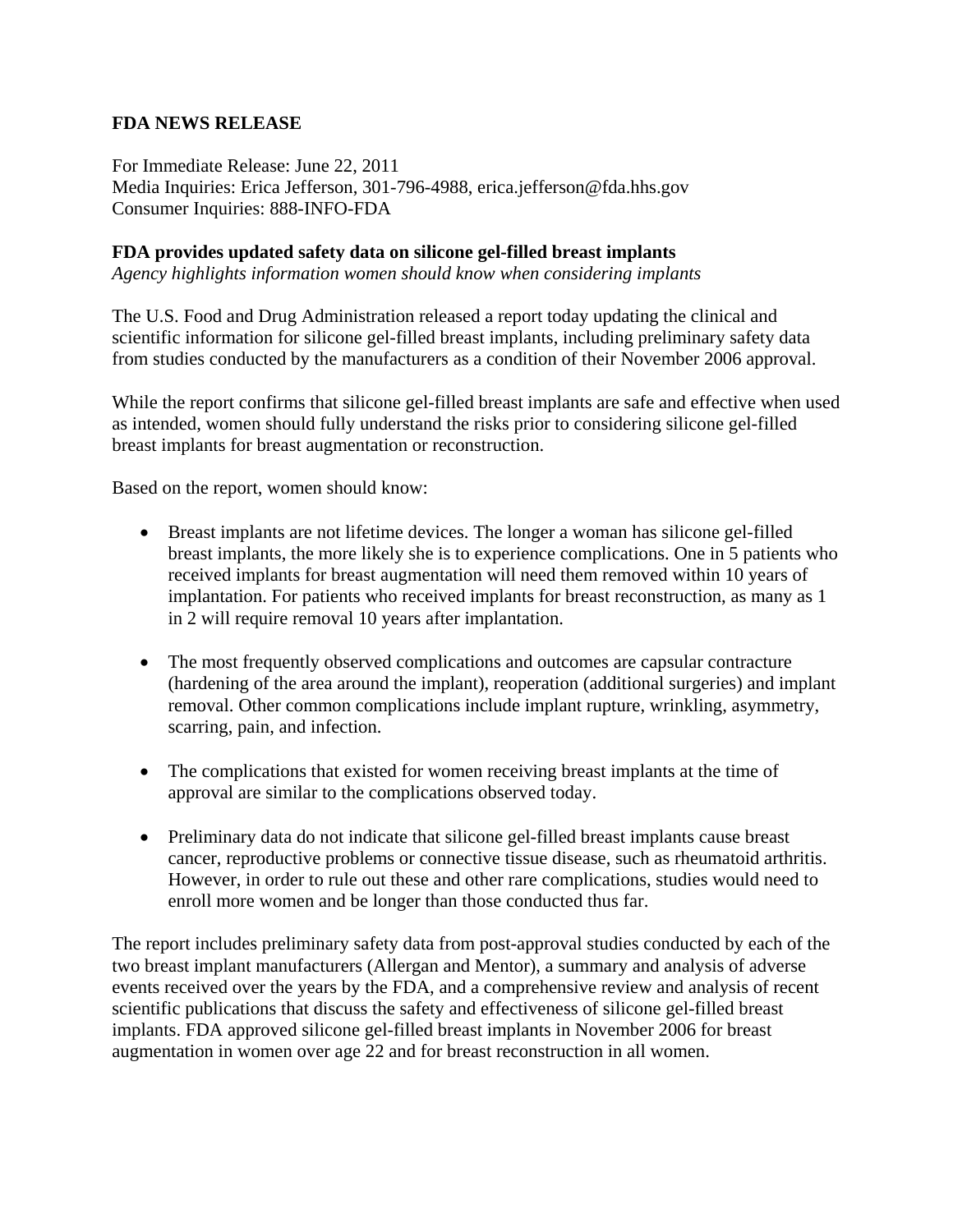As a condition of approval, the FDA required each of the two companies to conduct six postapproval studies to characterize the long-term performance and safety of the devices.

Both manufacturers have communicated to the FDA the difficulties in following women who have received silicone gel-filled breast implants. The FDA is working with Allergan and Mentor to address those challenges and increase patient participation and follow-up.

"The FDA will continue to monitor and collect safety and performance information on silicone gel-filled breast implants, but it is important that women with breast implants see their health care providers if they experience any symptoms," Jeffrey Shuren, M.D., J.D., director of FDA's Center for Devices and Radiological Health. "Women who have enrolled in studies should continue to participate so that we may better understand the long-term performance of these implants and identify any potential problems."

The FDA is holding an expert advisory panel in the next few months to discuss how postapproval studies on breast implants can be more effective.

At this time, the FDA is recommending that health care professionals and women who have silicone gel-filled breast implants do the following:

- **Follow up.** Women should continue to routinely follow up with their health care professionals. This includes getting routine MRIs to detect silent rupture.
- **Be aware.** Breast implants are not lifetime devices. Breast implants are associated with significant local complications and outcomes, including capsular contracture, reoperation, removal, and implant rupture. Some women also experience breast pain, wrinkling, asymmetry, scarring and infection.
- **Pay attention to changes**. Women should notify their health care professionals if they develop any unusual symptoms. All serious side effects should be reported to the breast implant manufacturer and Medwatch, the FDA's safety information and adverse event reporting program. Report online at <http://www.fda.gov/Safety/MedWatch/default.htm>or by calling 800-332-1088.
- **Stay in touch.** If a woman has enrolled in a manufacturer-sponsored post-approval study, she should continue to participate. These studies are the best way to collect information about the long-term rates of complications.

The report is part of the FDA's ongoing effort to ensure that women who have or who may be considering silicone gel-filled breast implants are informed of all possible complications and outcomes. As an additional step, the agency has redesigned its website to include comprehensive information on silicone gel-filled and saline-filled breast implants ([www.fda.gov/breastimplants\)](http://www.fda.gov/breastimplants).

For more information: